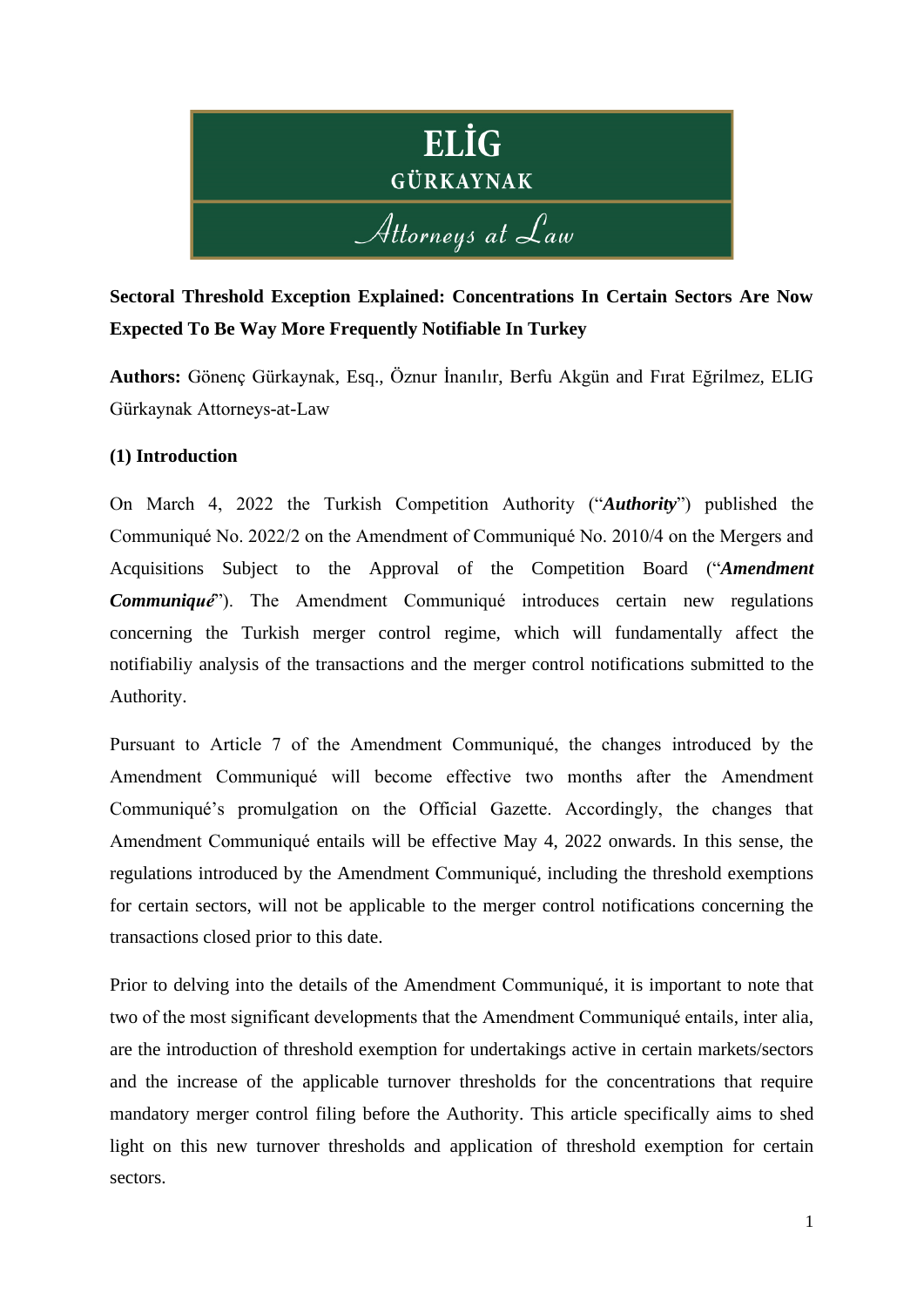#### **(2) New Thresholds Introduced by the Amendment Communiqué**

As per the Amendment Communiqué, if a transaction is closed (i.e. the concentration is realised) as of or after 4 May 2022, the transaction will be required to be notified in Turkey if one of the following increased turnover thresholds is met (all currency conversions are based on the Turkish Central Bank's applicable average buying exchange rates for the financial year 2021):

- a) The aggregate Turkish turnover of the transaction parties exceeding TL 750 million (approximately EUR 71.9 million and USD 84.9 million) and the Turkish turnover of at least two of the transaction parties each exceeding TL 250 million (approximately EUR 23.9 million and USD 28.3 million), OR
- b) (i) The Turkish turnover of the transferred assets or businesses in acquisitions exceeding TL 250 million (approximately EUR 23.9 million and USD 28.3 million) and the worldwide turnover of at least one of the other parties to the transaction exceeds TL 3 billion (approximately EUR 287.9 million and USD 339.7 million), or (ii) the Turkish turnover of any of the parties in mergers exceeding TL 250 million (approximately EUR 23.9 million and USD 28.3 million) and the worldwide turnover of at least one of the other parties to the transaction exceeds TL 3 billion (approximately EUR 287.9 million and USD 339.7 million).

Accordingly, the Amendment Communiqué increased the previous thresholds of (i) 30 million Turkish liras (approximately  $\epsilon$ 2.8 million or \$3.3 million) to 250 million Turkish liras (approximately EUR 23.9 million and USD 28.3 million); (ii) 100 million Turkish liras (approximately  $\epsilon$ 9.5 million or \$11.3 million) to 750 million Turkish liras (approximately €71.9 million or \$84.9 million); and (iii) 500 million Turkish liras (approximately €47.9 million or \$56.6 million) to 3 billion Turkish liras (approximately EUR 287.9 million and USD 339.7 million).

Furthermore, the Amendment Communiqué introduced a threshold exemption for the undertakings active in certain markets/sectors. Pursuant to the Amendment Communiqué, "the TL 250 million Turkish turnover thresholds" mentioned above will not be sought for the acquired undertakings active in or assets related to the fields of digital platforms, software or gaming software, financial technologies, biotechnology, pharmacology, agricultural chemicals or health technologies ("*Target Company(ies)*"), if they (i) operate in the Turkish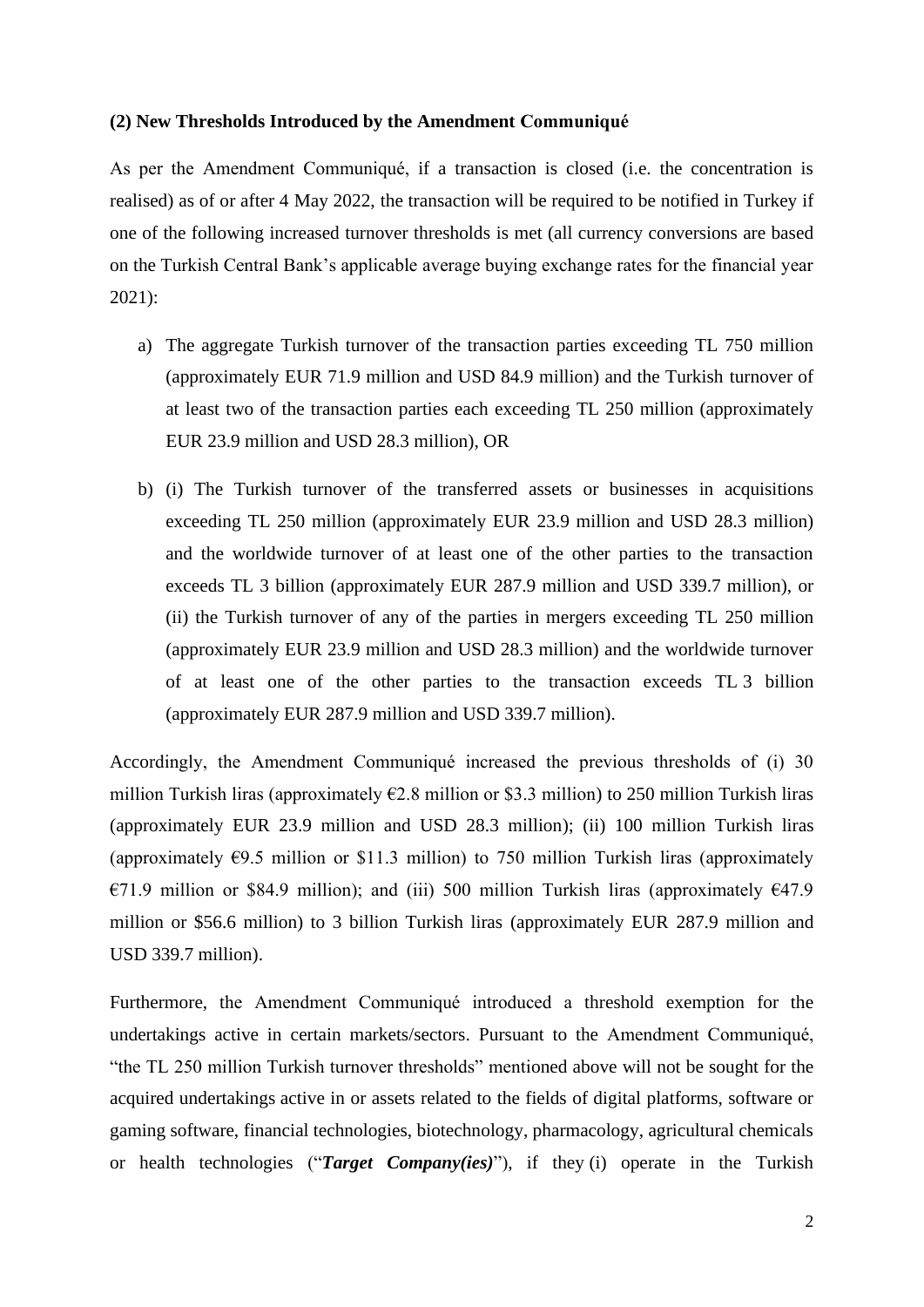geographical market or (ii) conduct research and development activities in the Turkish geographical market or (iii) provide services to Turkish users.

It is also noteworthy that the Amendment Communiqué does not seek a Turkish nexus in terms of the activities which renders the threshold exemption. In other words, it would be sufficient for the Target Company to be active in the fields of digital platforms, software or gaming software, financial technologies, biotechnology, pharmacology, agricultural chemicals or health technologies anywhere in the world for the threshold exemption to become applicable, provided that the Target Company (a) generates revenue from customers located in Turkey OR (b) conduct R&D activities in Turkey OR (c) provide services to the Turkish users in any fields other than abovementioned ones. Accordingly, the Amendment Communiqué does not require (a) generating revenue from customers located in Turkey OR (b) conducting R&D activities in Turkey OR (c) providing services to the Turkish users concerning the fields listed above for the exemption on the local turnover thresholds to become applicable.

### **(3) The Sectors Exempted from the Use of Local Turnover Thresholds**

To clarify the meaning and the scope of these sectors exempted from the use of local turnover thresholds, a non-exhaustive list of activities which correspond to the sectors referred to in the definition of the Amendment Communiqué is provided below. The below list reflects a mere effort to provide insight and guidance in identifying this scope, thus the list is not exhaustive:

- a) Digital platforms: Digital platforms are systems and interfaces that form a commercial network or market facilitating business-to-business (B2B), business-to-customer (B2C) or even customer-to-customer (C2C) transactions. Digital platforms include but are not limited to social media platforms, knowledge sharing platforms, media sharing platforms, service-oriented platforms, online marketplaces and digital content aggregators.
- b) Software and gaming software: Software relates to a set of instructions, data or programs used to operate computers and execute specific tasks, while gaming software concerns software customised for gaming. Software and gaming software include but are not limited to the activities below:
	- i. writing and publishing of software and gaming software (including publishing of computer games) (NACE Rev. 2: 58.2)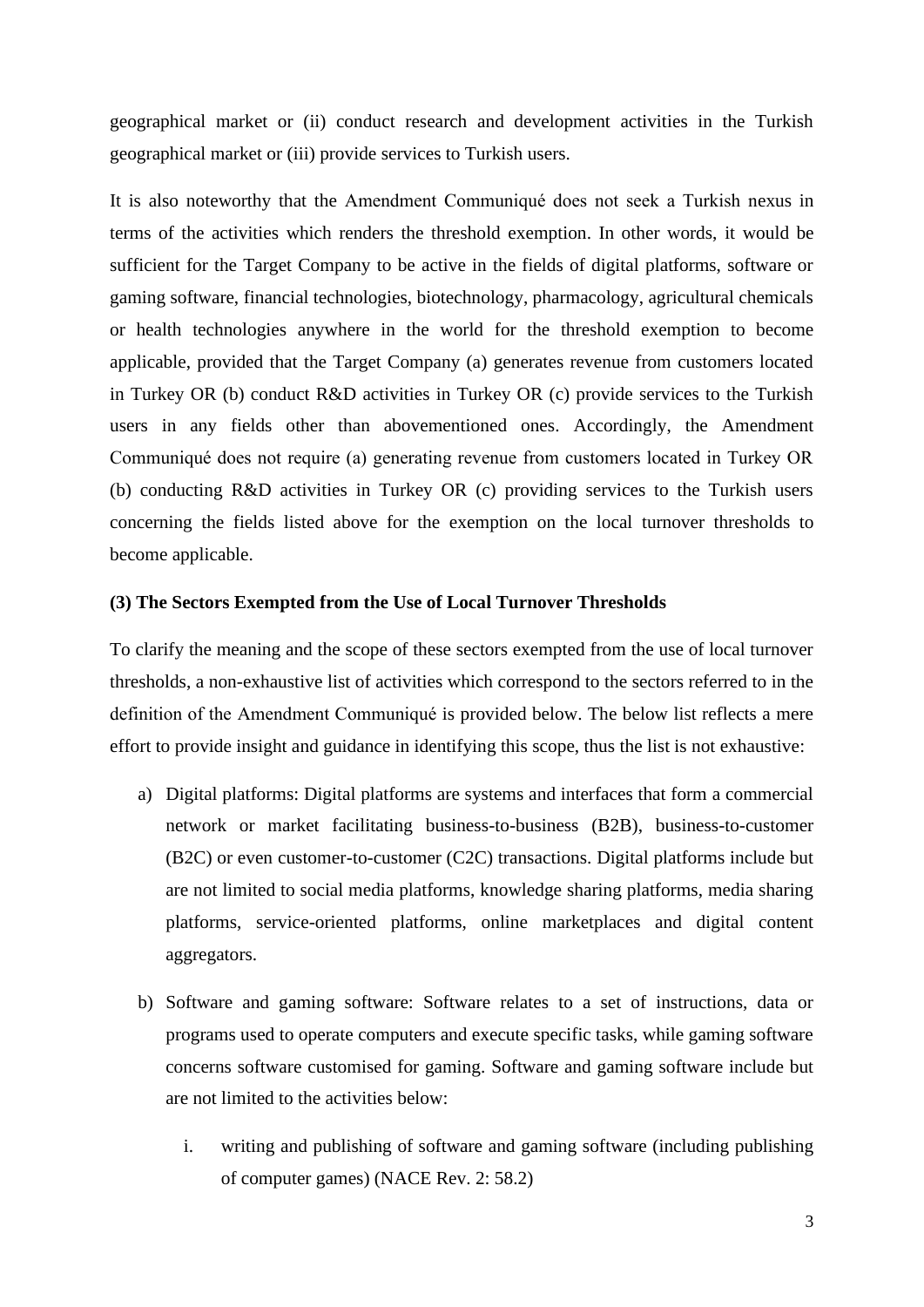- ii. wholesale, retail sale, distribution and marketing of software (both customised and non-customised) and gaming software (NACE Rev. 2: 46.51, 47.41)
- iii. reproduction from master copies of software (NACE Rev. 2: 18.2)
- iv. manufacture of electronic games with fixed (non-replaceable) software (NACE Rev. 2: 32.40)
- v. translation or adaptation of software and gaming software (NACE Rev. 2: 58.29)
- vi. computer programming activities (designing the structure and content of, and/or writing the computer code necessary to create and implement systems software (including updates and patches), software applications (including updates and patches), databases, web pages, customising of software (NACE Rev. 2: 62.01)
- vii. software installation services (NACE Rev. 2: 62.09)
- c) Financial technologies: Financial technologies refer to technology-enabled innovation in financial services. Undertakings which sit at the crossroads of financial services and technology fall into the scope of this definition. In brief, the term "financial technologies" is used to define software and other technology aiming to modify, enhance or automate financial services for businesses or consumers. Financial technologies include but are not limited to technologies and software developed for the following fields:
	- i. financial services activities (monetary intermediation, financial leasing, other credit granting) (NACE Rev. 2: 64.1, 64.9)
	- ii. insurance, reinsurance, pension funding (NACE Rev. 2: 65)
	- iii. activities auxiliary to financial services, insurance and pension funding (administration of financial markets (futures commodity contracts exchanges, securities exchanges, stock exchanges, stock or commodity options exchanges), security and commodity contracts brokerage (dealing in financial markets on behalf of others (e.g. stock broking) and related activities, securities brokerage, commodity contracts brokerage, activities of bureaux de change etc.), risk and damage evaluation, activities of insurance agents and brokers, fund management activities, financial transaction processing and settlement, investment advisory activities, activities of mortgage advisers and brokers (NACE Rev. 2: 66)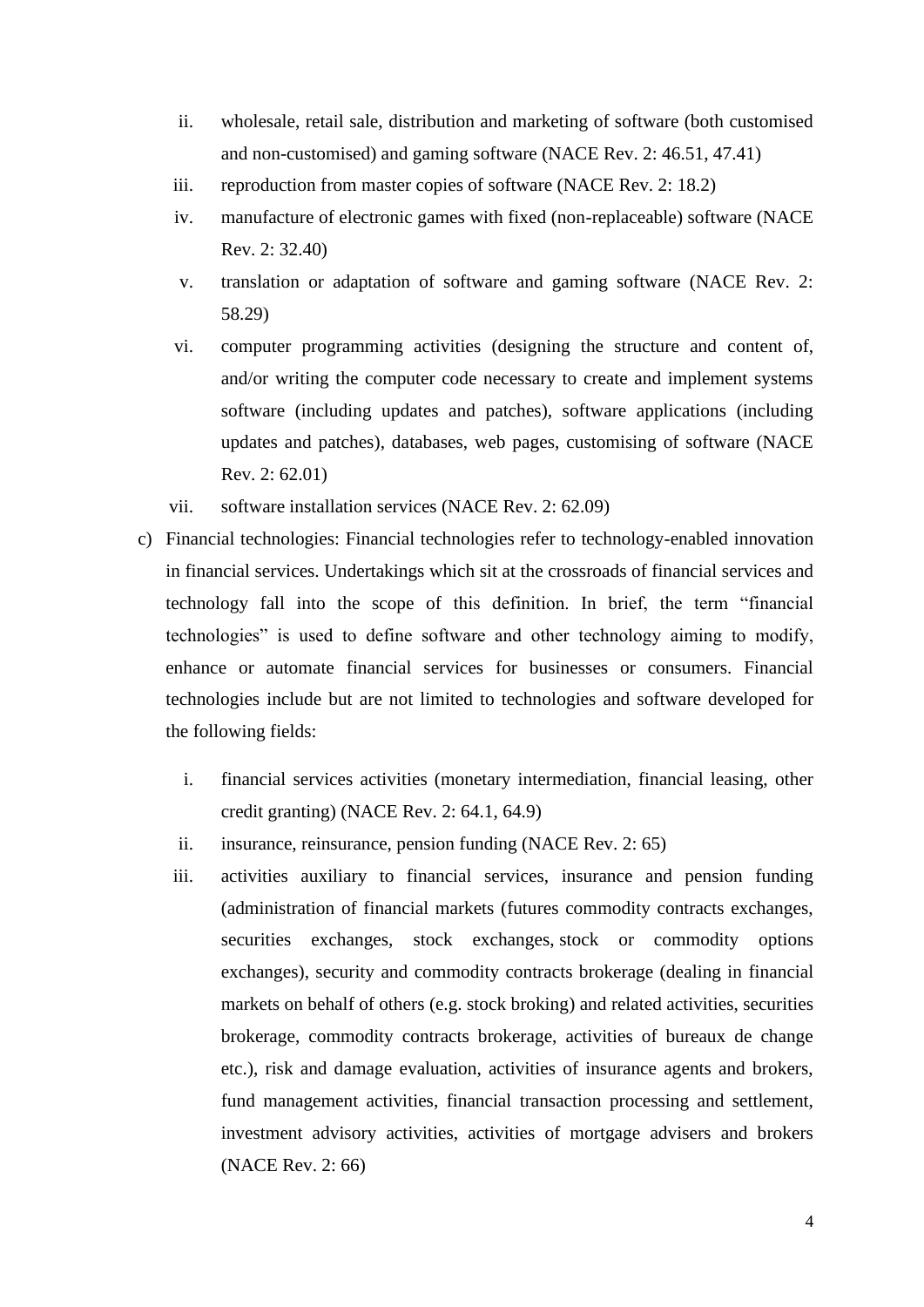- iv. accounting, bookkeeping and auditing activities, tax consultancy (recording of commercial transactions from businesses or others, preparation or auditing of financial accounts, examination of accounts and certification of their accuracy, preparation of personal and business income tax returns, advisory activities and representation on behalf of clients before tax authorities) (NACE Rev. 2: 69.2)
- v. digital lending, payments, blockchain and digital wealth management.
- d) Biotechnology: Biotechnology refers to the technology that utilizes biological systems, living organisms or parts of this to develop or create different products. The sector includes but is not limited to the activities below:
	- i. research and experimental development on biotechnology (NACE Rev. 2: 72.11)
		- DNA/RNA (genomics, pharmacogenomics, gene probes, genetic engineering, DNA/RNA sequencing/synthesis/amplification, gene expression profiling, and use of antisense technology)
		- proteins and other molecules (sequencing/synthesis/engineering of proteins and peptides (including large molecule hormones); improved delivery methods for large molecule drugs; proteomics, protein isolation and purification, signalling, identification of cell receptors)
		- cell and tissue culture and engineering (cell/tissue culture, tissue engineering (including tissue scaffolds and biomedical engineering), cellular fusion, vaccine/immune stimulants, embryo manipulation
		- process biotechnology techniques (fermentation using bioreactors, bioprocessing, bioleaching, biopulping, biobleaching, biodesulphurisation, bioremediation, biofiltration and phytoremediation
		- gene and RNA vectors: gene therapy, viral vectors)
		- bioinformatics (construction of databases on genomes, protein sequences, modelling complex biological processes, including systems biology)
		- nanobiotechnology (applies the tools and processes of nano/microfabrication to build devices for studying biosystems and applications in drug delivery, diagnostics etc.)
	- ii. manufacture of biotech pharmaceuticals such as plasma derivatives (NACE Rev. 2: 21.20)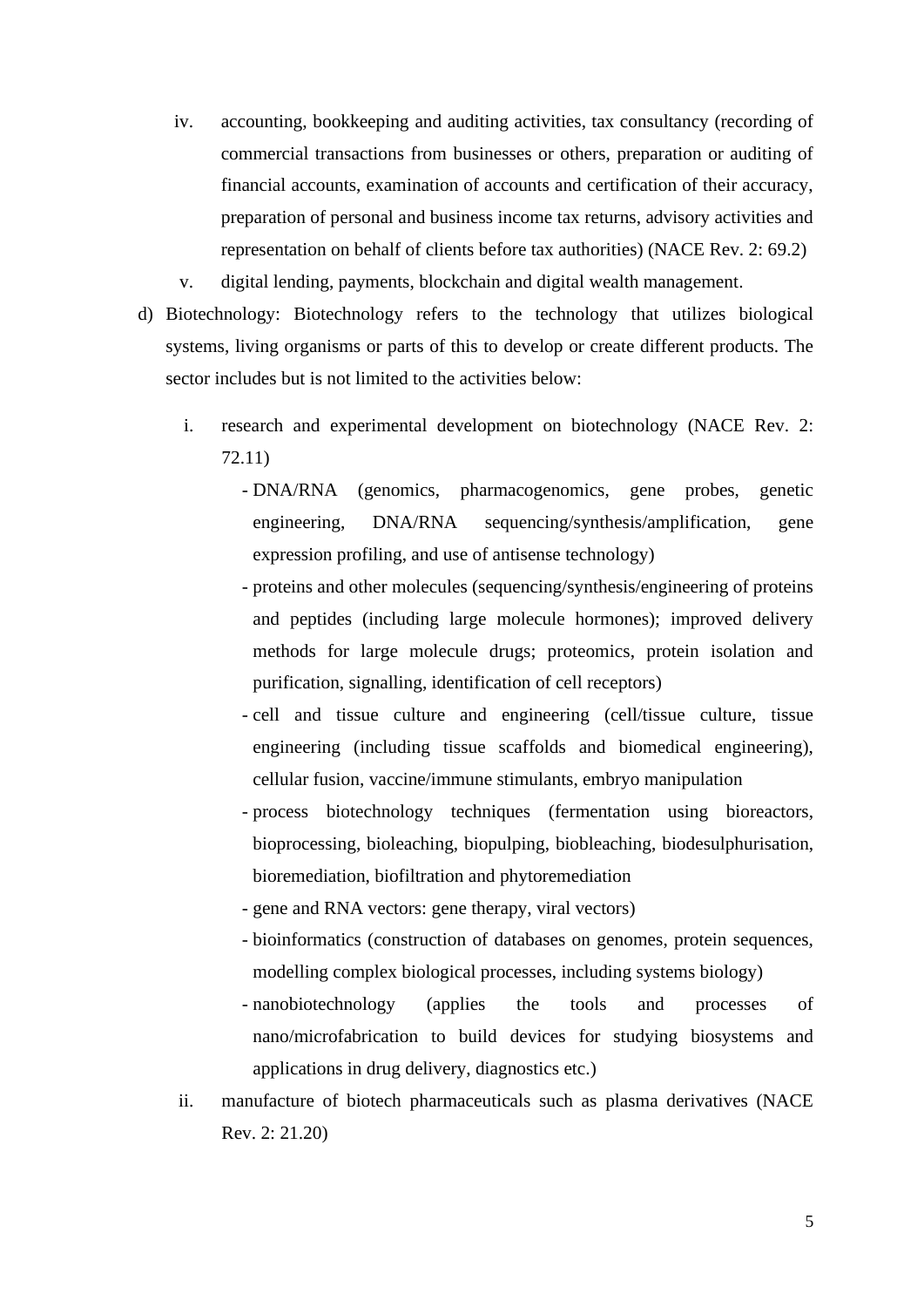- e) Pharmacology: Pharmacology, a biomedical science, deals with the research, discovery, and characterization of chemicals which show biological effects and the elucidation of cellular and organismal function in relation to these chemicals. In other words, pharmacology refers to the science of how drugs act on biological systems and how the body responds to the drug. The study of pharmacology encompasses the sources, chemical properties, biological effects and therapeutic uses of drugs. Pharmacology includes but is not limited to the biomedical studies and R&D activities conducted in the areas below:
	- i. Pharmacodynamics (relationship of drug concentration and the biologic effect (physiological or biochemical)
	- ii. Pharmacokinetics (interrelationship of the absorption, distribution, binding, biotransformation, and excretion of a drug and its concentration at its locus of action)
	- iii. Clinical Pharmacology and Therapeutics (understanding what a drug is doing to the body, what happens to a drug in the body, and how drugs work in terms of treating a particular disease)
	- iv. Pharmacotherapy (treatment of a disorder or disease with medication)
	- v. Neuropharmacology (understanding how drugs affect cellular function in the nervous system)
	- vi. Pyscopharmacology (use of medications in treating mental disorders)
	- vii. Cardiovascular pharmacology (understanding how drugs influence the heart and vascular system.)
	- viii. Molecular pharmacology (investigates the molecular mode of action of drugs, among others using genetic and molecular biology methods,)
		- ix. Radiopharmacology (study and preparation of radioactive [pharmaceuticals\)](https://www.bionity.com/en/encyclopedia/Pharmaceutical.html)
		- x. Manufacture and R&D of pharmaceuticals (antisera and other blood fractions, vaccines, diverse medicaments, including homeopathic preparations), pharmaceutical preparations and medicinal chemicals (manufacture of medicinal active substances to be used for their pharmacological properties in the manufacture of medicaments: antibiotics, basic vitamins, salicylic and Oacetylsalicylic acids etc.); wholesale, retail sale, distribution and marketing of pharmaceuticals, pharmaceutical preparations and medicinal chemicals; growing of drug and narcotic crops (NACE Rev. 2: 21.1 and 21.2)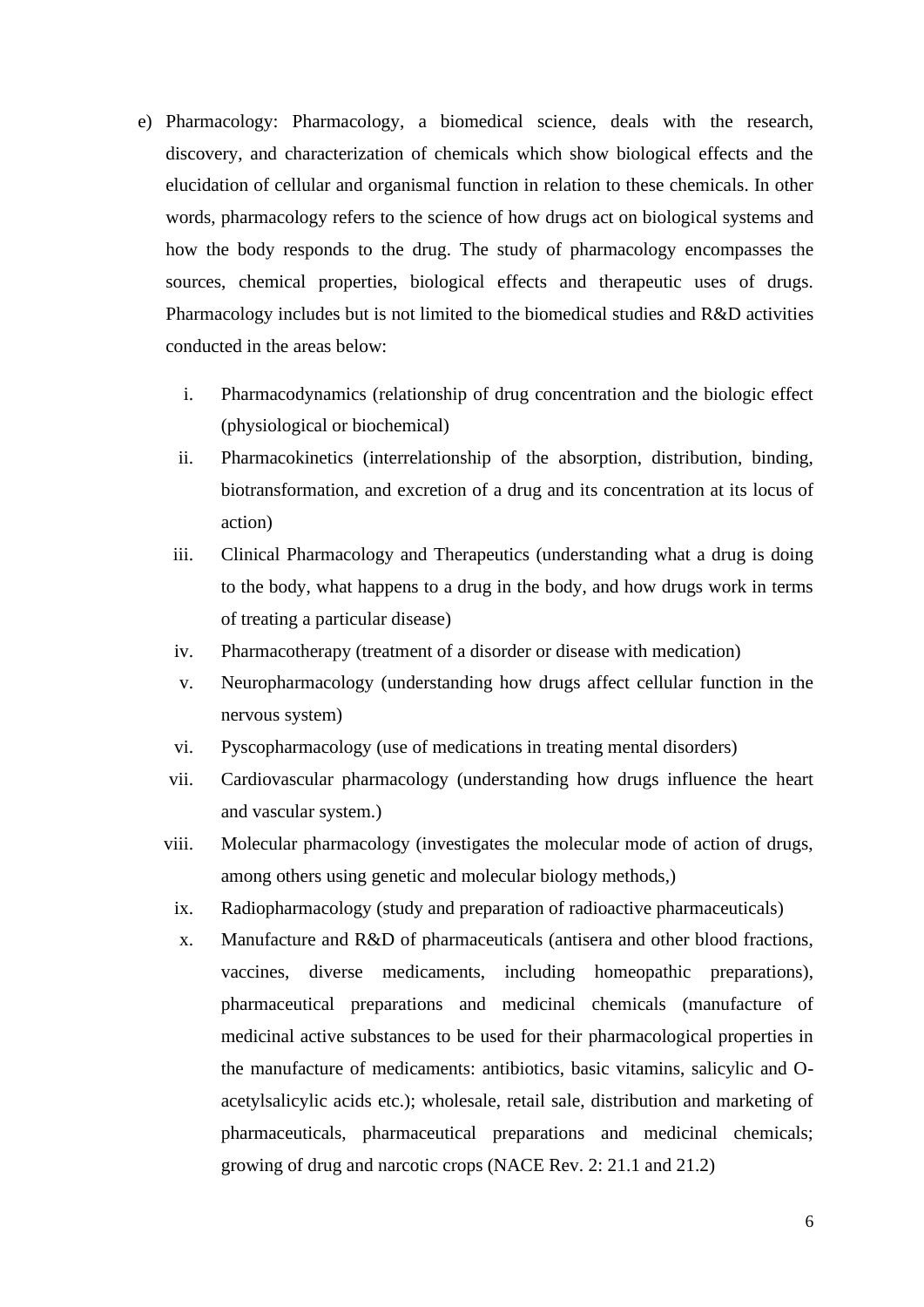- f) Agricultural chemicals: Agricultural chemicals refer to chemicals used in agriculture to control pests and disease or control and promote growth; such as pesticides, herbicides, fungicides, insecticides, and fertilizers. The sector includes but is not limited to the activities below:
	- i. mining of chemical and fertiliser minerals (NACE Rev. 2: 08.91)
	- ii. support activities for other mining and quarrying (where it relates to agricultural chemicals and fertilizers) (NACE Rev. 2: 09.90)
	- iii. manufacture of fertilisers (straight or complex nitrogenous, phosphatic or potassic fertilisers; urea, crude natural phosphates and crude natural potassium salts), nitrogen compounds (nitric and sulphonitric acids, ammonia, ammonium chloride, ammonium carbonate, nitrites and nitrates of potassium) (NACE Rev.  $2: 20.15$
	- iv. manufacture of organic and inorganic basic chemicals (where it relates to agricultural chemicals and fertilizers) (NACE Rev. 2: 20.13, 20.14)
	- v. manufacture of pesticides and other agrochemical products (manufacture of insecticides, rodenticides, fungicides, herbicides, acaricides, molluscicides, biocides, manufacture of anti-sprouting products, plant growth regulators, manufacture of disinfectants (for agricultural and other use) (NACE Rev. 2: 20.2)
	- vi. wholesale, retail sale, distribution and marketing of fertilisers and agrochemical products (NACE Rev. 2: 46.75)
- g) Health technologies: Health technologies are the application of organized knowledge and skills in the form of medicines, medical devices, vaccines, procedures and systems developed to solve a health problem and improve quality of life. They refer to any technology, including medical devices, IT systems, algorithms, artificial intelligence (AI), cloud and blockchain, designed to support healthcare organizations and patients. Health technologies include but are not limited to technologies and software developed or being developed for the following fields:
	- i. human health activities (hospital activities, medical (medical consultation and treatment) and dental practice activities (dentistry, endodontic and pediatric dentistry; oral pathology, orthodontic activities) (NACE Rev. 2: 86)